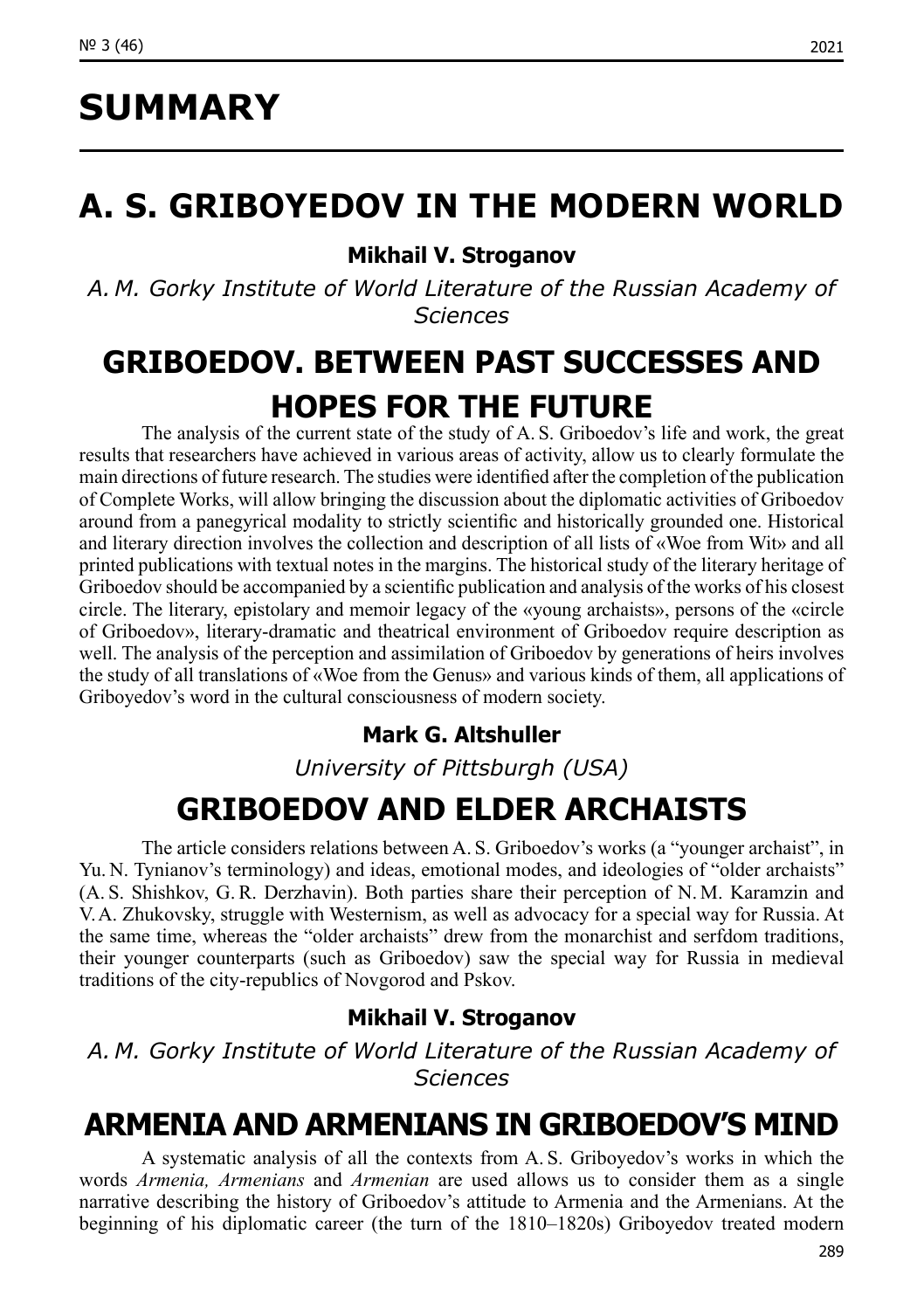Armenians quite indifferently, without any personal interest. For Griboyedov, Armenia did not exist as a state entity but rather as a historical and cultural phenomenon, and his statements about the Armenian statehood are explained either by the ignorance of historical facts or by his poetic passion. However, Griboyedov knew the history of the forced resettlement of the Armenian people from the places of traditional habitation (Great Surgun). In the late 1820s, in connection with the mass immigration of Armenians to his historical homeland, Griboedov appeared to have reconsidered his attitude to the fate of modern Armenia, although his assistance to the Armenian people can be interpreted either as a state official fulfilling his duties, or as an interested assistance to the suffering people.

### **L. A. Orekhova**

*V. I. Vernadsky Crimean Federal University*

### **D. K. Pervykh**

*V. I. Vernadsky Crimean Federal University*

# **THE NEWSPAPER «RED CRIMEA» TO THE 150th ANNIVERSARY OF THE BIRTH OF A. S. GRIBOYEDOV: NEWSPAPER'S TEXT AND HISTORICAL CONTEXT**

On January 15, 1945, the 150th anniversary of the birth of A. S. Griboyedov was celebrated in the USSR in situations of the ongoing war. The government's resolution (No. 84 of January 14, 1945) "On commemorating A. S. Griboyedov on honouring the 150th anniversary of his birth" adopted a broad program of measures in accordance with the conditions of wartime (monuments to A. S. Griboyedov in Moscow, Leningrad, Tbilisi, installation of commemorative plaques, establishment of personal scholarships). The celebration inspired war-weary people to believe in a rapid return to a peaceful life. It should be borne in mind that the fighting in the Crimea lasted from Autumn 1941 and did not stop during the entire period of the German occupation until May 1944, taking lives, leaving destroyed towns, villages, and communications. With the liberation of the Crimea in April-May 1944, the editorial board of the newspaper "Red Crimea" (editor – E. P. Stepanov, a member of the Crimean partisan movement) sought to support the spirit of the population which required a special attention to the selection, preparation of newspaper publications even to the installation of newspaper strips and illustrations. The newspaper was supposed to heal emotional wounds, inspire optimism, and return the reader to the ability to create, read books, and create. The analysis of the newspaper materials published in the "Griboyedov's Days" of January-February 1945 allows us to trace not only the editorial tactics of submitting informational and analytical articles and notes (L. Grossman, V. Vikhrov, E. Aksenova), but also to see the work of the authorities, the Crimean Pedagogical Institute, the Crimean State Theater, schools and libraries which carried out festive events with the participation of a huge number of the population. The given information about the authors of the articles, the people who actively participated in the celebration (professor E. V. Petukhov, a graduate student E. M. Aksenova, directors L. M. Elston, V.A. Arbenin who were able to prepare in a short time a "montage of scenes" from "Woe from With" in the Crimean Theater, which which was severely destroyed during the German occupation; correspondent V. Vikhrov, editor E. P. Stepanov), allow us to recreate the picture of Crimean life in the post-occupation period. People lived with the expectation of Victory. In this sense, the "newspaper text" of 1945 brings us invaluable historical information which, meanwhile, has the potential for contextual expansion: bringing to historical and biographical information, the actualization of forgotten events and facts of 76 years ago enriches the regional cultural and historical texts and reflects the commonality of the key values and experiences of the people.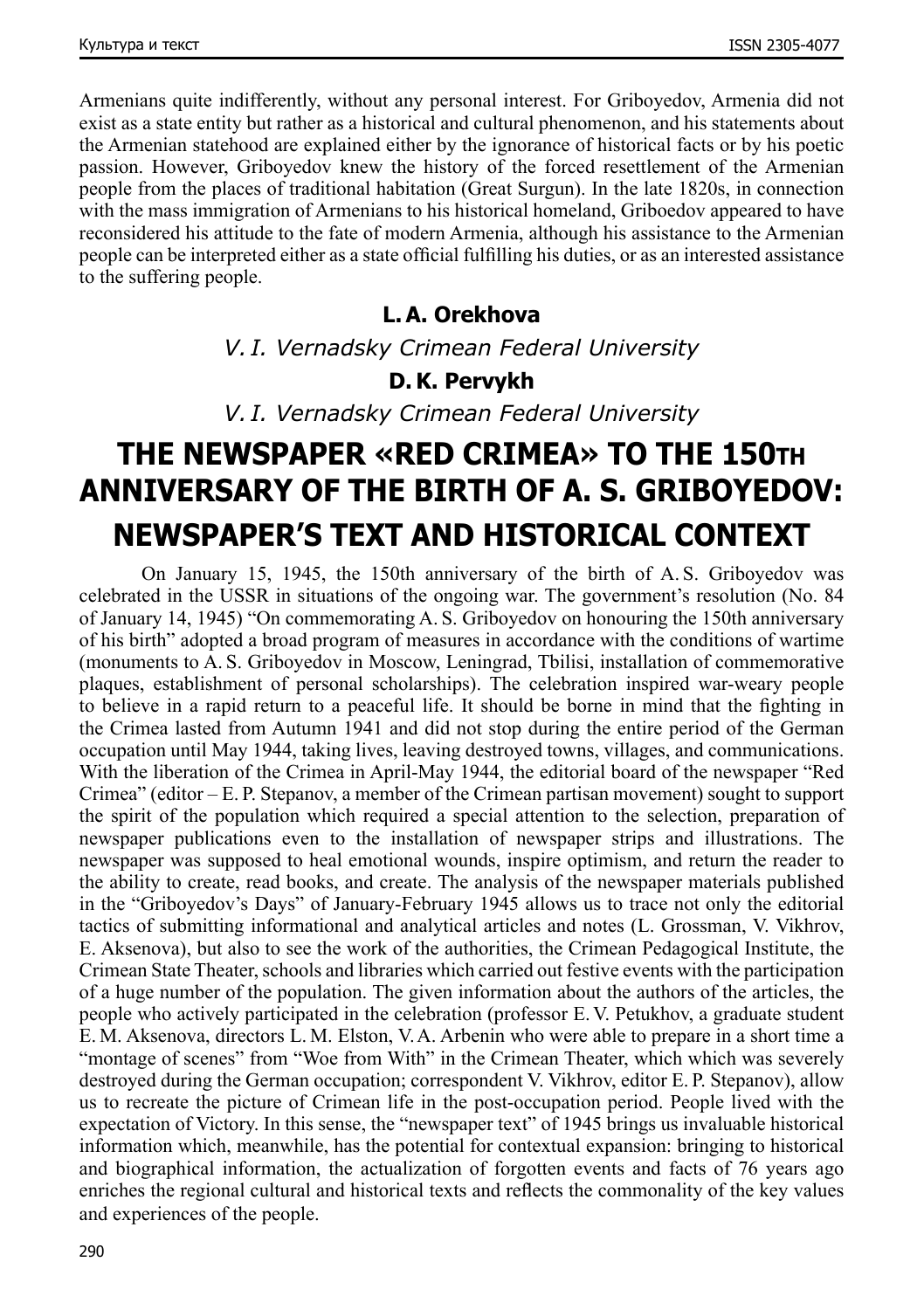### **S. A. Fomichev ADDITIONS TO THE "GRIBOYEDOV ENCYCLOPEDIA"**

The "Griboyedov Encyclopedia" reflects the facts of Griboyedov's life and work, describes the places he visited, reveals the events in which he took part, reconstructs the everyday, political and historical background of his activities. However, the most important thing for understanding the personality of Griboyedov, like any other historical person, is his connections with the people around him, the analysis of which helps to more fully reveal the meaning of his activities. This publication mainly selects persons from Griboyedov's Persian entourage, since his participation in Persian affairs, which ended with his tragic death, continues to be an extremely topical issue both in Griboyedov studies proper and in the political history of Persia, Armenia and the entire Transcaucasian region as a whole. This publication presents dictionary entries, the content of which has changed significantly due to newly revealed facts. These are figures of the Persian side (Allayar Khan, Jafar Khan, Riza-Kuli Khan Kochansky, Ehsan Khan) and Russia (M. Z. Argutinsky-Dolgorukov, V. Ya. Vatsenko, P. G. Kakhovsky, I.A. Maltsov, Sultan of the Crimea-Giray). In addition, there are articles about European cultural figures (Voltaire, M. Malinovsky, J. Field).

### **Viacheslav A. Koshelev "A READY-WITTED OBSERVER OF THE IMPOSSIBLE…"**

The article offers observations on life circumstances and love failures of A.A. Fet and his friend I. P. Borisov, reflected in their correspondence between 1849 and 1850. Parallels are found with the family picture in the comedy "Woe from Wit" and the images of Molchalin and Chatsky. The way Fet percepted Griboedov is commented as well as his use of winged words borrowed from the comedy "Woe from Wit". The meaning of Griboedov's nomination of "a ready-witted observer of the impossible" is revealed. The biographies and life circumstances of the characters of the comedy are analysed; in the context of Griboedov's works and a historical perspective, the images of the candidates for the hand of Sophia and their life strategies are interpreted, various interpretations of the image of Molchalin are noted. The innovation of Griboedov connected with the destruction of the moral perspectives in the traditional literary plot focused on the triumph of "the virtue" and the punishment of "the vice" is demonstrated.

## **N. A. Tarkhova BRITISH PRESS ON THE FIRST ENGLISH TRANSLATION OF "WOE FROM WIT" (1857)**

The article is devoted to the responses of the English press to the publication of the first translation of A. S. Griboyedov's comedy "Woe from Wit" into English, made by N. D. Benardaki in 1857 (London). Reviews that appeared in the Scottish magazine "McPhail's Edinburgh Ecclesiastical Journal and Literary Review" and in the London newspaper "The Literary Gazette, and Journal of Archeology, Science, and Art", and the names of their authors have remained unknown in Russia so far. In both issues, British readers are introduced to the content of the Russian play and with its characters, both publications tell about the life and work of its author. At the same time, each publication has features that reflect not only the personal preferences of its author, but also some general ideas about Russia in the middle of the XIX century that existed in Great Britain. The first article, relying on the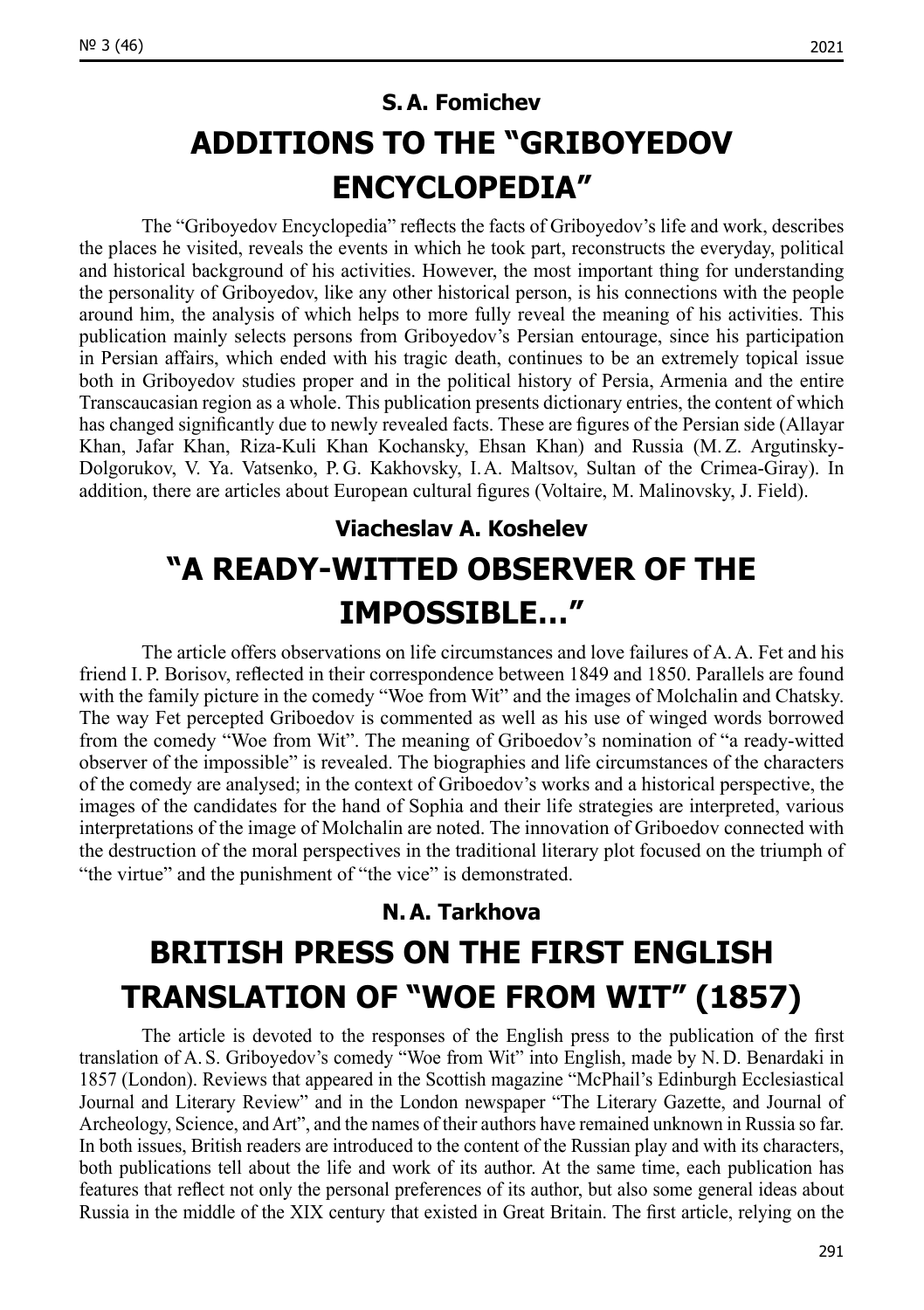text of the comedy, made an attempt to draw a general picture of the life structure and moral climate of modern Russia as a "not quite civilized" country, from the point of view of the British. The author of another one tendentiously covers the life of Griboyedov, revealing dislike for him as a diplomat whose activities in Persia were successfully directed against British influence in this country.

### **Angela Brintlinger**

*Ohio State University*

# **GRIBOEDOV AND WITTINESS IN THE USA: UM, RAZUM AND ZAUM'**

In 2020 Columbia University Press in the United States published a new translation of A. S. Griboedov's play *Woe from Wit* into English. In the article are discussed the experience of teaching the play in a classroom of non-specialist college students and the particular complications of the play for such readers. Examples from student papers are used and the problem of vocabulary in English is discussed. The author concludes that even though the new translation conveys the content of Griboedov's play, gives American students an opportunity to expand their knowledge about 19th century Russia, and in parts remains a comedy, certain nuances of the playwright's poetic inventions are not yet visible. In conjunction with A. S. Pushkin's *Eugene Onegin*, *Woe from Wit* illustrates specific political and moral qualities of society in the first quarter of the century, but the idea of *wit* remains unclear for students. Teachers of Russian literature in institutions of higher education in the United States and other English-speaking countries, through *wittiness*, along with the concepts of *wit*, *beyond sense*, and *reason*, help students learn about Russia. The new edition of Griboedov is yet another instrument in this effort.

### **BIOGRAPHY AS A CULTURE**

### **Korotun S. N.**

*Military Educational and Scientific Center of the Air Force «N. E. Zhukovsky and Y.A. Gagarin Air Force Academy» (Voronezh)*

### **Sadovskaya E. Y.**

*Military Educational and Scientific Center of the Air Force «N. E. Zhukovsky and Y.A. Gagarin Air Force Academy» (Voronezh)*

# **TO THE ISSUE OF THE USE OF HISTORICAL ANECDOTES IN RECONSTRUCTION OF A.V. UVOROV'S BIOGRAPHY**

Historical anecdotes are not an objective source of science data. Many of them are not supported by documents; however, they are actively used by some authors in the reconstruction of the biography of A. V. Suvorov. The article examines a number of historical anecdotes about the great Russian commander. In the works of biographers (F. Smith, N.A. Polevoy, A. F. Petrushevsky, K. M. Osipov, I. I. Rostunov, A. V. Shishov, etc.), narratives based on historical anecdotes have undergone significant changes. They became key moments in the described biography and vividly characterized the personality of the commander.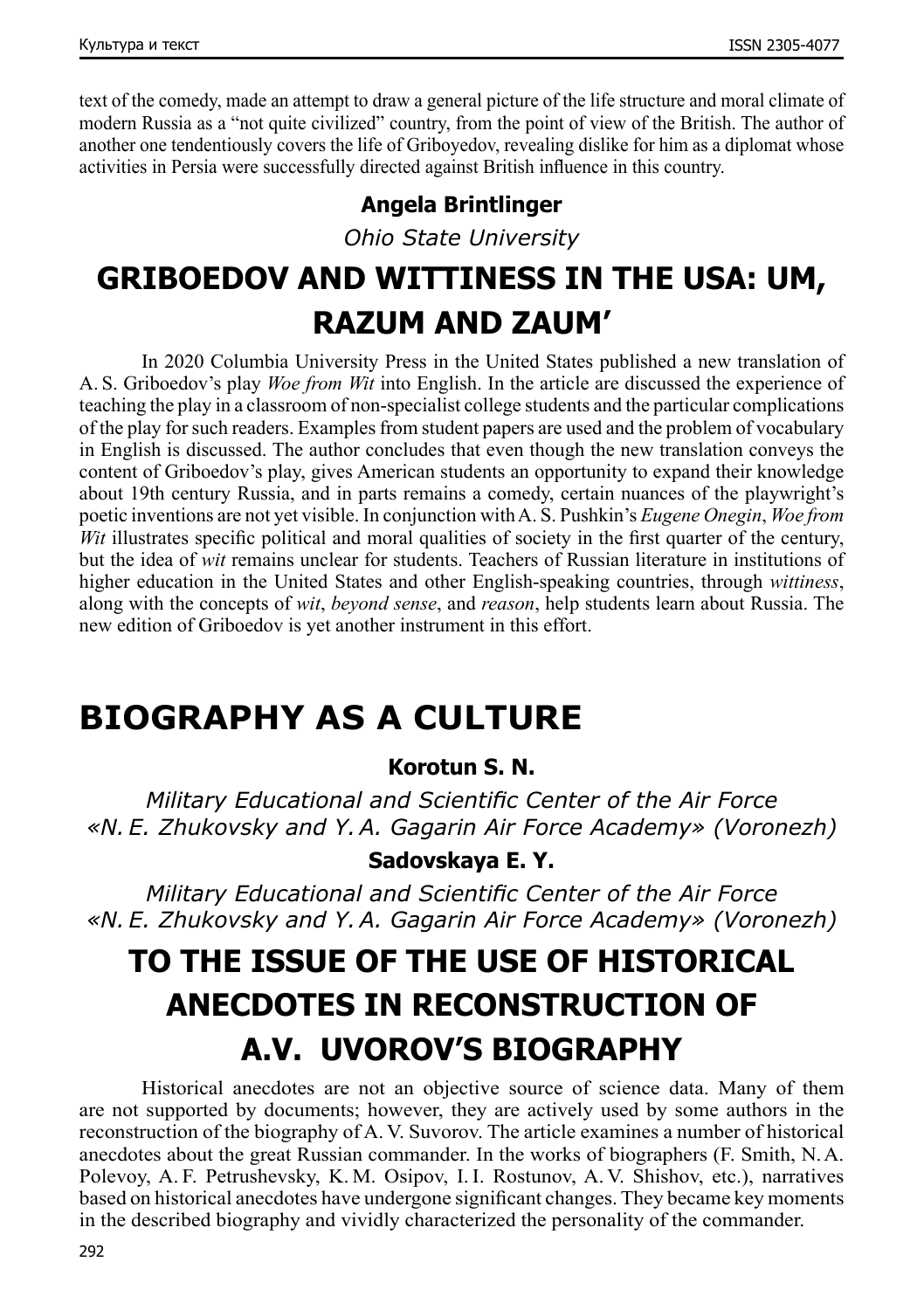1) Hannibal's meeting with young Suvorov, which determined the fate of the latter;

2) the capture of Turtukai by the commander, the subsequent trial of him and the resolution of the empress: "Winners are not judged";

3) Kremenchug maneuvers and Suvorov's request to Catherine to close his debt;

4) the quarrel between Potemkin and Suvorov after the capture of Izmail.

The analysis of historical anecdotes and their subsequent use in the reconstruction of Suvorov's biography showed that:

1. Over time, an anecdote can become a key element in creating a narrative about a turning event in the life of the commander. Thus, supplemented by the speculations of researchers, the conversation between Suvorov and Hannibal turns into a determining factor in choosing a military profession. The quarrel with Potemkin after the capture of Ishmael deprives Suvorov of rewards for the assault on the fortress and destroys his career.

2. A historical anecdote is used to fill out details of an event that did not actually occur. The invented "Kremenchug maneuvers (teachings)", an event that replaced a simple review of the troops, turned into a stable narrative precisely because the joke about "three rubles and a half" was included in this story.

3. The initial anecdote is very poor in content. However acquiring details, the joke turns into a stable narrative with artistic appeal and drama. Similar stories about Suvorov took shape of completed stories by the end of the 19th century. Since that time, many new historical sources have been put into scientific circulation, putting most of these stories in doubt. However, due to its artistic attractiveness, such subjects are actively used today.

## **THE POETICS OF THE PLOT**

### **O. B. Zaslavskii**

*Kharkov V. N. Karazin National University*

# **PERSON AND SUPREME FORCES: INVARIANT ELEMENTS IN SCENES OF BOLDINO WORKS**

In one way or another study of poetics is associated with the identification of recurring elements that pass through the creative work of the author or appear in a group of his works. We have already noted that in a number of Pushkin's works (mostly prosaic and dramatic – first of all, in "The Tales of Belkin" and "Little Tragedies"), as in a number of others, some plot invariants manifest themselves with surprising recurrence. These works (mainly created in the Boldin autumn of 1830, but not only) was called by us Boldin (BW), and the corresponding invariant – Boldin (BI). Namely, there is an invariant plot that includes such elements as a provocation, an agreement, a visit by a "guest", a fight (for a woman), and retribution. Further, it turned out that Pushkin's works of another group (in which BP is present) are connected not only by the plot, but also by a similar scene. A common element in it is the presence of a hidden observer (hereinafter HO for brevity) – mainly carrying a hidden threat (but occasionally, on the contrary, a beneficent one).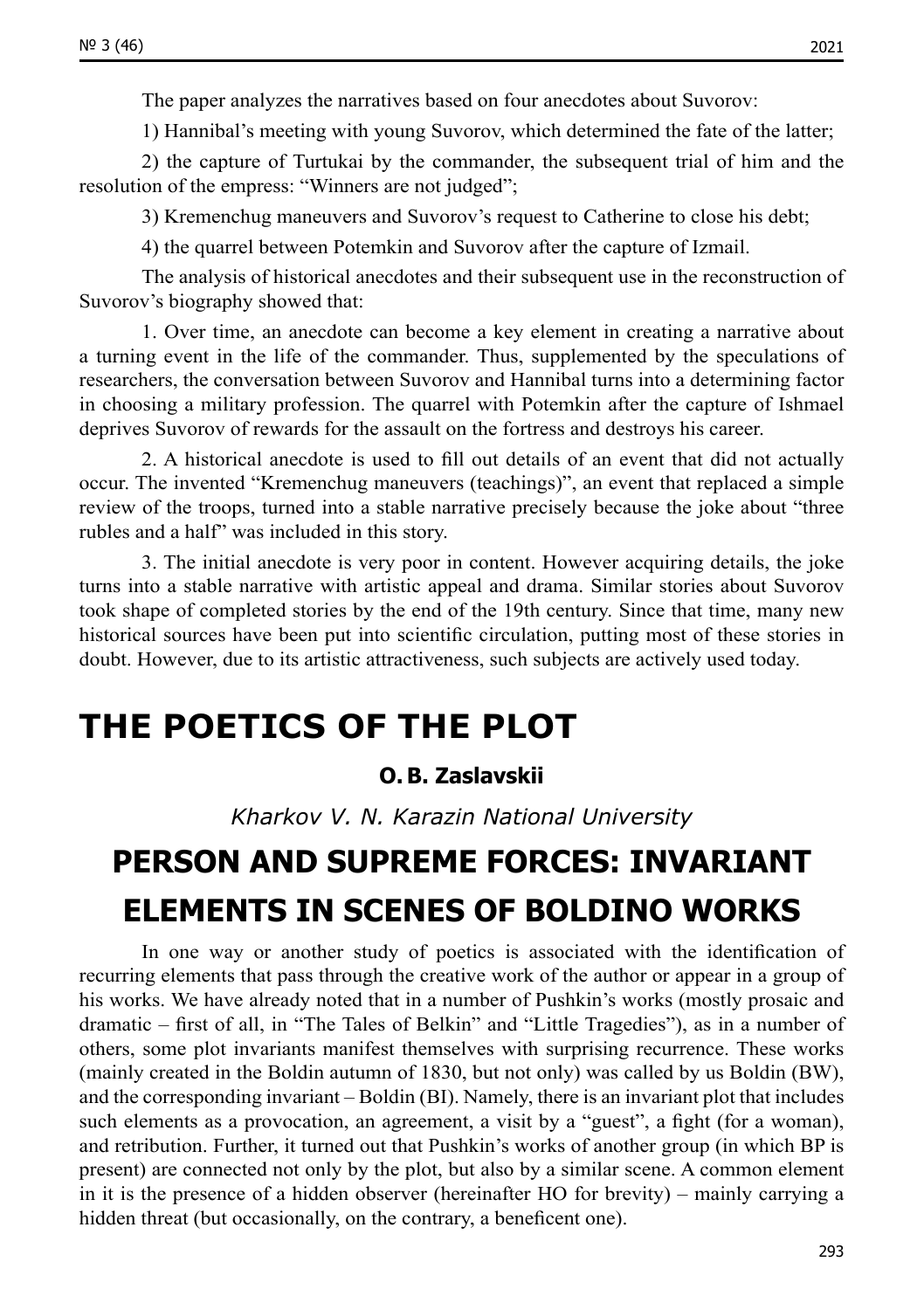In this work, we take a third step in this direction and identify one more invariant (mainly inherent in BP), based on other elements of structurally repeating scenes. This is an unexpected actualization of danger associated with some supreme power and hanging over the character, and the reaction to it. (For brevity, the situation as a whole is called ASP – the actualization of a supreme power). Basically, this reaction leads to a physical fall. If we compare the invariants HO and ASP, then both of them, in contrast to BI, refer to separate scenes. However, while HO focuses on what is outside the scene boundary (the presence of the observer), ASP refers to the part of the space where the character is. In this sense, the HO invariant tends to the external point of view, and ASP – to the internal one.

The recurrent scene of falling actualizes the role of the vertical dimension. Similar elements are present in the works of Pushkin's sculptural myth, where the vertical is significant in relation to the forces themselves acting on the characters.

All three invariants (BI, HO, ASP) are united by one important property: in one form or another it is a challenge of fate (usually sudden) and a person's reaction to it. Whether to pray to a supreme power for mercy, run away or engage in an unequal battle is the choice made by the person.

### **MOTIVE**

### **E. Yu. Kulikova**

*Institute of Philology SB RAS Novosibirsk State Pedagogical University*

# **ABOUT GHOSTLY HORSES – «GUIDES» TO ANOTHER WORLD IN THE ACMEISTS' BALLADS**

The article deals with ghostly horses – «guides» to another world in acmeistic ballads. The works of N. Gumilev, Vs. Rozhdestvensky, O. Mandelstam, G. Ivanov and I. Odoevtseva are considered in the article. The main characters of the ballads are most often riders, and their horses are endowed with demonic or just mystical functions, or in some cases they save the characters, act as their defenders. Horses carry the rider to another space, horses kill characters or help them.

The motive of travelling is traditional for the ballad genre. The characters of classical ballads often move in space, find themselves in mysterious places. These characters are either horsemen or personages riding in sleighs, horse-drawn carriages. The movement itself from one spatial topos to another is a characteristic plot of a ballad; therefore horses are an integral part of the picture created by the poets.

N. Gumilev's one of the most famous ballads «My friend Lucifer gave me five horses …» is analyzed against the background of other poet's poetic ballads – «The lost tram», «The horseman», «In love with the devil». Interesting texts from the point of view of the plot-forming role of horses / riders / races are Gumilev's acmeist friends' works: Vs. Rozhdestvensky's «Ballad» («It was in a voiceless time …»), O. Mandelstam's «On a high pass …», G. Ivanov's «Scottish ballad» and I. Odoevtseva's «The ballad about a cabby».

G. Ivanov's and I. Odoevtseva's works show how easy it is to write a «variation on a theme» on the basis of classical and «worked out» genre. The 20th century brings a rethinking of all canons and traditions. And the genre does not turn out to become obsolete, does not disappear into oblivion, but it is actively used by both symbolists and acmeists. As a result, the ballad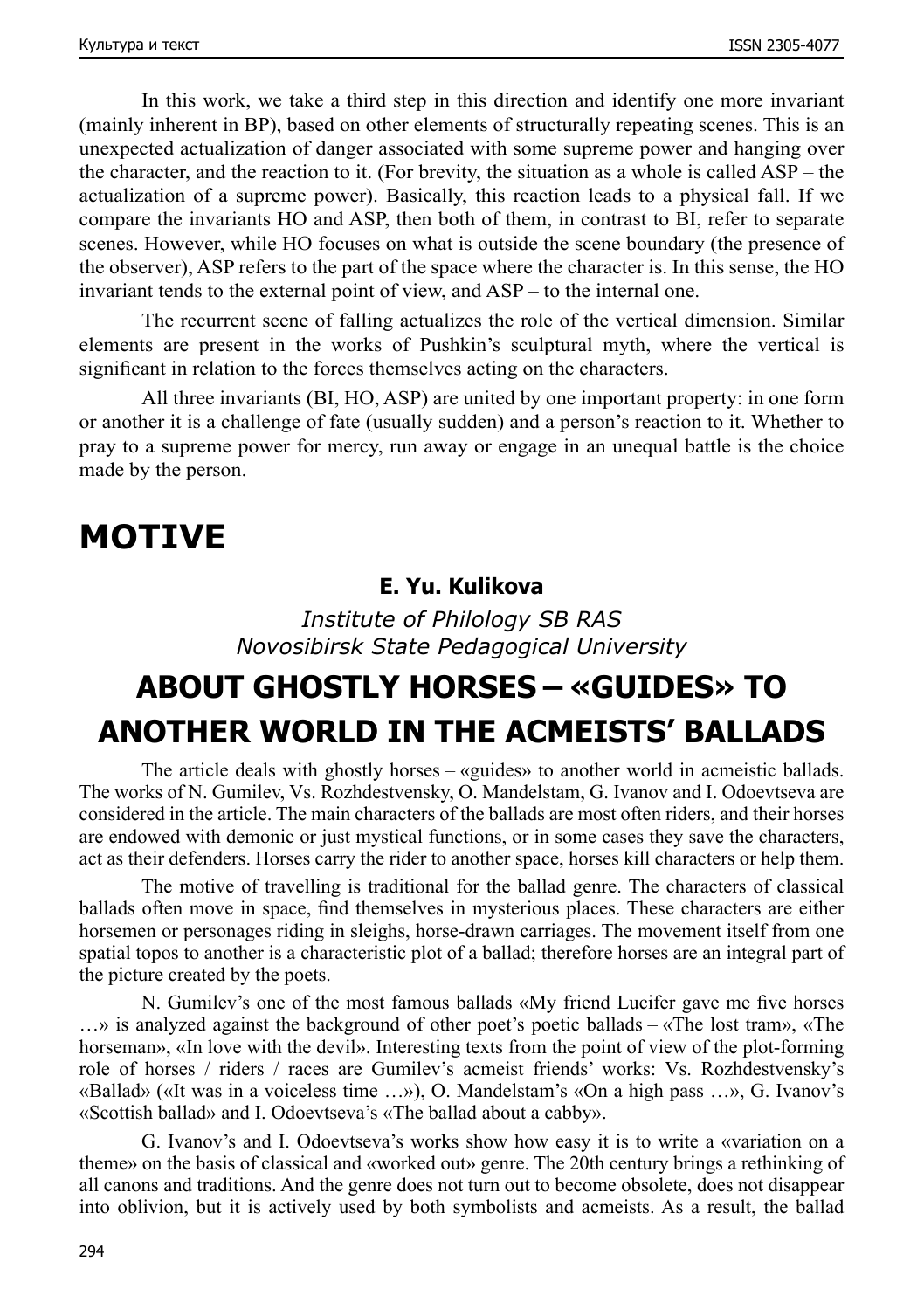acquires new properties: in addition to the tragic and tense plot, it becomes the poem with a high level of reminiscent layer, which the author's obvious irony can be seen through. The poets look inside the ballad, transform it, combining various details and demonstrating the process of creating the text.

Therefore, in ironic ballads, the image of a horse is reinterpreted – romantic features are weakened, deliberately strengthened, or disappear altogether. And the word «steed» itself can be replaced by the word «equine», which not only does not strike sparks (associated, for example, with the devil's flame), but generally staggers with difficulty (for example, «The ballad about a cabby» by I. Odoevtseva).

#### **N. P. Krokhina**

*Shuya branch of Ivanovo State University*

# **THE MOTIVE OF «CREATIVE FIRE» IN THE POETRY OF K.D.BALMONT**

The article summarizes the author's long-term reflections and observations of other scientists about the spiritual path of K. D. Balmont. In understanding the semantic dominants of Balmont's poetry, the author proceeds from the convergence of artistic and aesthetic experience with religious, which was so characteristic of the era of symbolism. Thus, in the poem "Death", which opens the book "Under the Northern Sky", the "epiphanic" basis of the poet's vision is revealed – the aim of the symbolist artist to reveal the Divine will in the created world, bringing artistic creativity closer to Christian sacraments, since the Poet in symbolism is an accomplice of Divine creation … God, as a powerful creative principle, also calls man to be a creator. So, already in the dramatic poetry of Balmont in the 1890‑s the images of the world mystery are born, defining the entire creative path of the poet. The author shows the connections of the symbolist poet with the searches of Russian religious and philosophical thought of that time: Solovyov's theme of God-manhood and total unity, reflections on the energies of the Creator in creation and the cosmic essence of the church. It is considered as the growing motive of the creative fire associated with the motives of transformation, resurrection, rebirth, awakening, expresses the all-unity of the Divine will, cosmic life and the poet. The images of burning and furious striving anticipate the rise of the image of the sun – the divine, victorious light in Balmont's poetry. The poet is "wise, dedicated", the "son of the sun." It is determined that the conjugation of sunlight and divine will is one of the characteristic motives of Balmont's poetry. The experience of the world mystery gives rise to the ontologism of Balmont's poetry, his pathos of peace, organic for Christian cosmism. Thus, in the poetry of Balmont the theme of a bright apocalyptic is outlined. The ontological foundations of the world are light and burning, beauty and love. The world has a fiery, Heraclitean basis. The poet's testament is to be "in the eternal creative fire", to be "the salamander of the creative Fire" (the book "The Liturgy of Beauty"). It is emphasized that the motive of the "creative Fire" becomes decisive in the creative path of the poet. In all the elements, the poet perceives the higher, creative principle – the wisdom of the universe. In "Sonnets of the Sun, Honey and Moon" the world is full of the eternal movement of fire, and the poet is an active participant in this creation, the eternal creation of the world. The Poem of Peace is permeated with the divine creative principle. The poet realizes himself "at the fiery feast of the creative Fire". Nature is permeated with it. Man is involved in him. The poet glorifies the creative, godlike principle of man in the person of his favorite artists and poets. It is emphasized that the theme of the Divine Will – the creative fire becomes dominant in Balmont's late works the 1920s. The final book of the poet of that period is dedicated to the victory of creative principle. "In the Extended Distance: A Poem about Russia" the motive of "creative fire" resounds both in the enclosing wreath of the Basis (Osnova) sonnets and in the ligature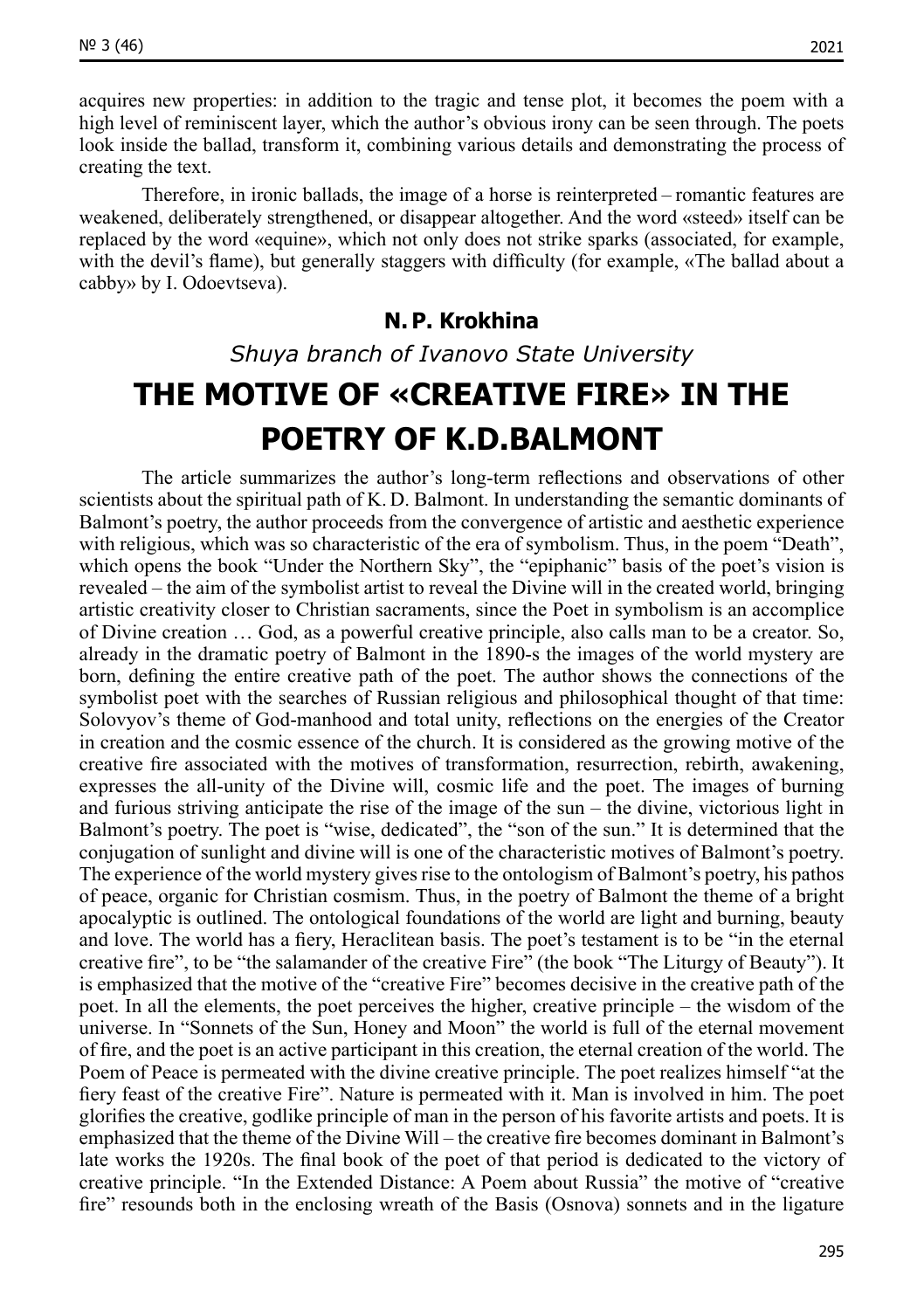of the Name-Signet sonnets, defining the poet's path "from darkness to light". "God's truth of joyous singing" gives rise to a boundless cycle of verses and a liturgical sense of peace. The work ends with the analysis of the wreath of sonnets "Basis", in which the creative basis of the world combines all polarities. The "Triumph of the Creative Fire" foresees the deep connection of everything, and this connection expresses the Divine wisdom of creation.

# **TEXT. CONTEXT**

#### **E. A. Papkova**

*A. M. Gorky Institute of World Literature of the Russian Academy of Sciences*

# **HISTORICAL AND LITERARY CONTEXTS OF OF VSEVOLOD IVANOV'S STORY «RUNNING ISLE»**

In the article the story of Vs. Ivanov's «Running Isle» and the typologically close stories of M. Plotnikov «Belovodye» and V. Shishkov «Scarlet Snowdrifts», as well as A. Platonov's story «Ivan Zhokh», united by the theme of the search for Belovodye, are considered in the historical context of the first half 1920s, when after the death of V.I. Lenin, the questions of the historical path of the country and new social ideal were updated – communism. The Belovodsk legend, included in the named works of art of the post-revolutionary literature, which was created in the 18th century among the Old Believers and represented the earthly kingdom with ideal social relations, reflected the peasant aspirations of the social ideal of truth, righteousness and justice and was a kind of mandate for a new power, an attempt to correlate two social ideals. The typological commonality of these texts is revealed in the article by the example of the analysis of their compositional structure, which includes similar elements. The works of Plotnikov, Shishkov and Platonov open with the image of the righteous land – Belovodye, created on the basis of Russian folk utopian legends. The long and difficult path of the characters to Belovodye is the second compositional element of all the above-mentioned texts, but only in Shishkov's story it is presented as a spiritual path of human purification and transformation. As the third compositional element, the image of not «real» Belovodye is considered – a rich and free, but devoid of righteousness land, where travelers find themselves and where they begin to equip their earthly life. As shown in the article, the antithesis «temporal versus eternal», the substitution of the true ideal by the imaginary, is revealed by the writers with the help of the emphasized «old» needs and passions inherent in all people and destroying this earthly kingdom. The true Belovodye, however, does not disappear from the consciousness of the wanderers; as a result a symbolic image of a long path to a true social ideal appears in the works of writers. Each of the writers presents his own understanding of a possible attempt to correct two social ideals – the popular and the communist. Refusal to publish the story of Plotnikov and the assessment by Soviet critics of the works of Ivanov and Shishkov as far from «Marxist thought» indicate that the ideologists of the new authorities were unacceptable for the ideal of a righteous and just land that was embodied in the texts of the 1920s. The study of historical and literary contexts of Ivanov's story «Running Isle» clarifies the meaning of both this work and the book «Covert Secret» and the creativity of the writer in general. At the same time, the identification of the typological kinship of the texts of the 1920s. opens for researchers of Russian literature of the twentieth century new big topic.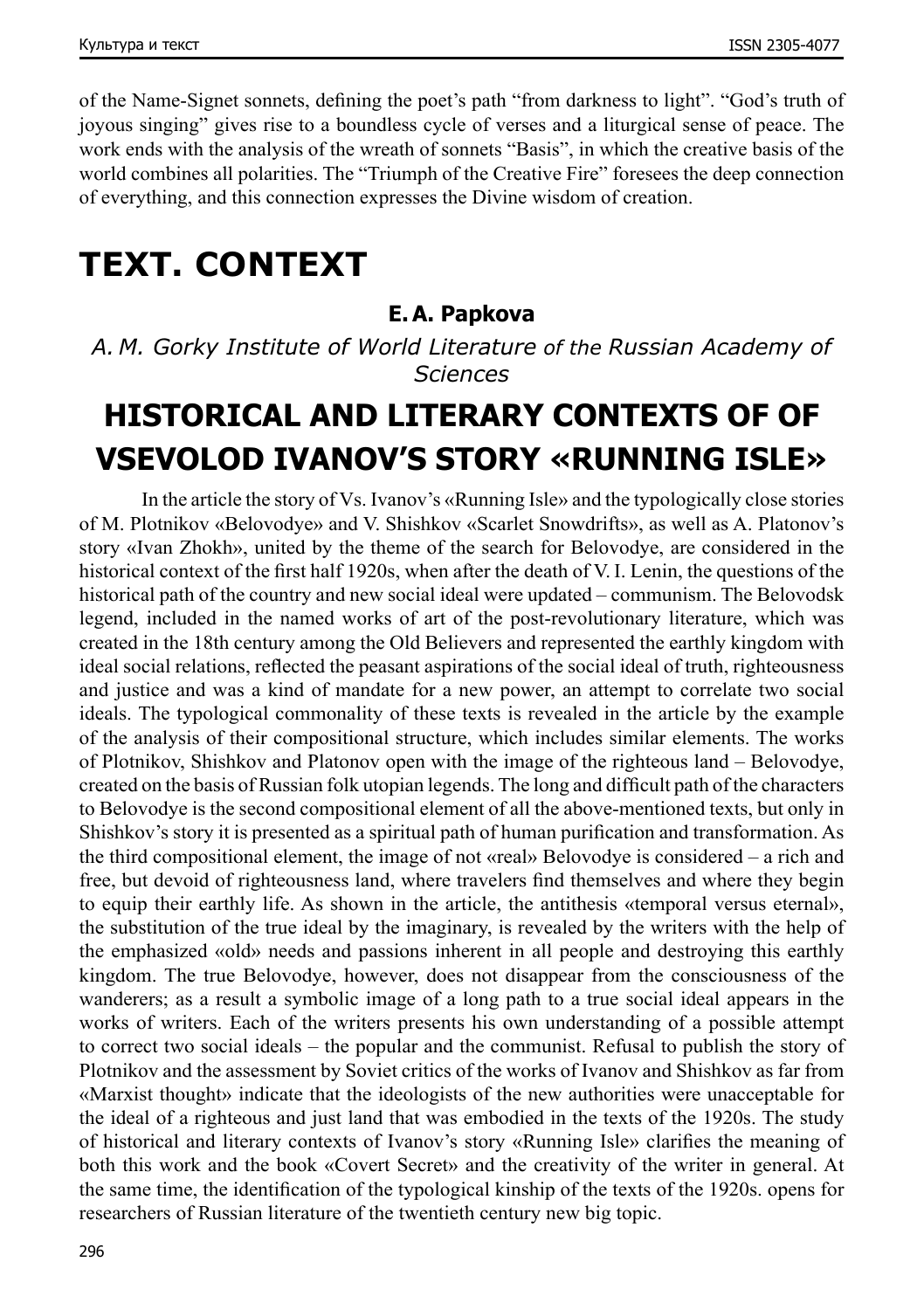# **SIBERIAN TEXT**

### **E. L. Suzryukova**

*Novosibirsk Orthodox Theological Seminary*

# **THE LANGUAGE OF IMAGES IN THE SHORT STORY «THE LIGHTINING OF ILLUMANING WORDS» BY V. A. NIKIFOROV–VOLGIN**

Church Slavonic language is the central subject of the story. «The Lightning of illumaning words» shows characters reading in Church Slavonic discovering a special beauty of the words from liturgical books. Flashes of lightning mentioned in the title are used in the text to describe the impact of sermon on the audience and preeminence of Church Slavonic words, or represent an attribute of Deity. Such attributes of lightning as dazzle and brightness are augmented in the text of the story by an epithet "illumining" used in the ecclesiastical language. While giving an esthetical characteristic to the language of said books, this epithet indicates also to their semantic association with the light and heaven where the lightning is born and refers, at an underlying conceptual level. to the idea of the spiritual heaven and the Kingdom of God.

Besides, the image of lightning is conjugated with the images of light and water. For the narrator, all Church Slavonic words are permeated with the divine light. The abundance and apposition of words bearing the semantics of light impart to Church Slavonic phrases an affiliation with the Heavenly Sun of Righteousness and a "shining" nature to the whole text that becomes an exalted hymn to the language of the Church and Orthodox liturgy. Even the space where Deacon Afanasiy and Grandpa Vlas are talking changes its properties under the influence of Church Slavonic words: initially dark, it becomes as if illuminated by the dawn (in subjective perception of the narrator). The image of water often collocated with the lightning absorbs the gold color generously dispersed throughout the text.

Silver is another color characteristic of the liturgical language. On the one part, it refers to the semantics of jewelry, on the other part, to the heaven, bringing to the Church Slavonic an idea of completeness, making the language conjugated with golden shining of the sun and silver of the stars and causing it to acquire a cosmic nature through adsorption of the beauty of both day and night.

As a source of joy in the text, the Church Slavonic language serves for consolation of those who are estranged from the worldly pleasures because it reminds of the Easter.

The word "bloom" is the most frequent lexeme in the liturgical tests cited in the story. Most of all, it serves as a metaphor used to glorify the saints. Also, the bloom and the grass are compared with the human life. Thus, the same word used in the text of the story refers to directly opposite things: the eternal life of the saints and the temporal human life in this world. In the context of the story, the image of bloom shows a prospect for the people living on this earth: transition from the temporal being similar to transient things of this world to the eternal blissful life with the saints. The floral metaphor is conjugated here with the purpose of development and spiritual growth of the human soul.

Among liturgical fragments cited, there are texts that refer to the holidays of Christmas and Epiphany and the praising of the saints including martyrs as well as texts from the funeral and burial service. Here, the Church Slavonic text encompasses subjects of the beginning and the end of the human life on the earth, the eternal being of God and the immortality of the human soul.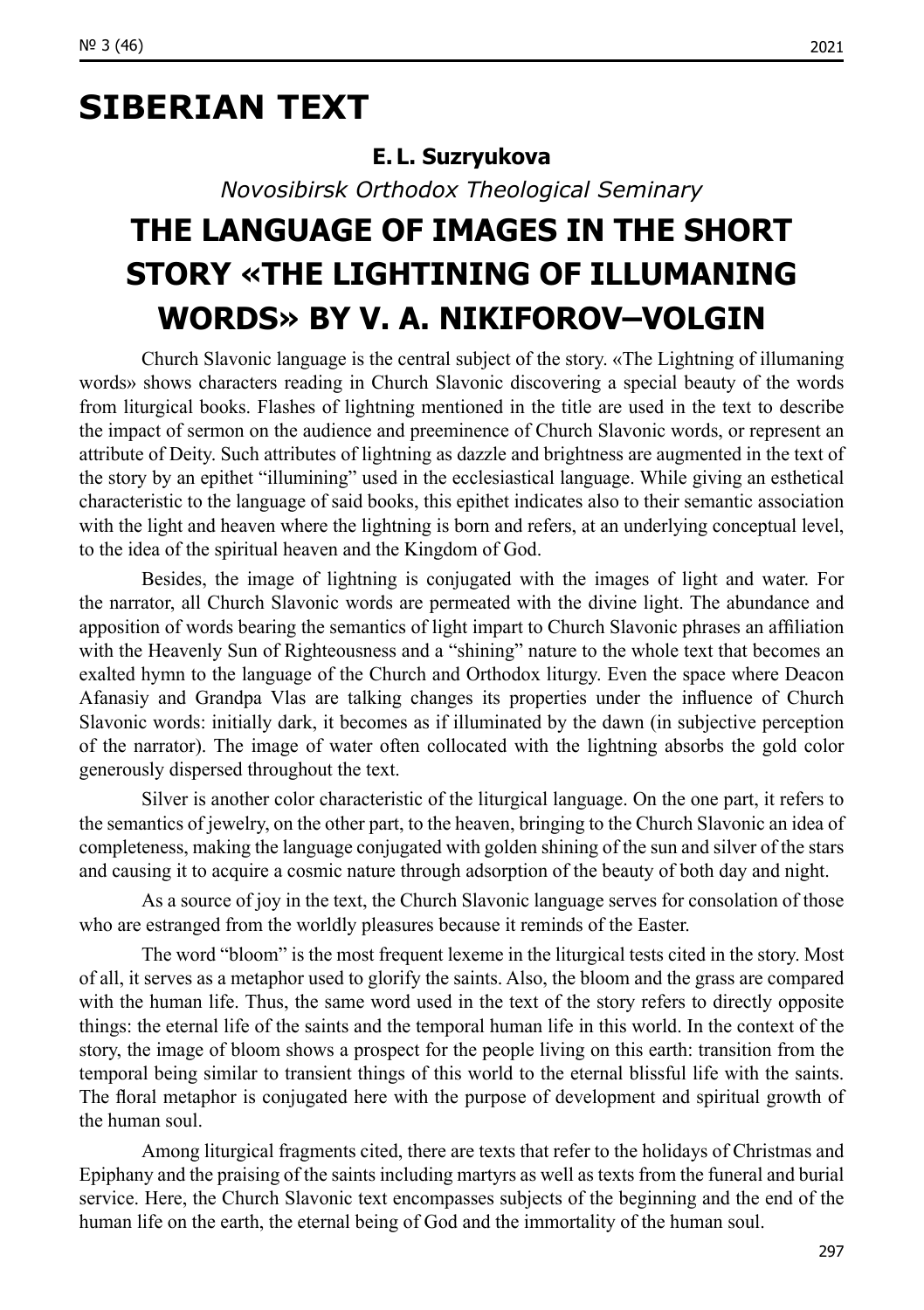#### **T. A. Bogumil**

*Altai State Pedagogical University*

### **TREE IMAGE OF SIBERIA: LARCH**

The dendroimage image of Siberia is considered in the context of geopoetics and ethnodendrology. For the first time the proposed analysis systematizes the motives associated with the image of larch, one of the main trees in the region. The research materials are scientific works on ethnography and folklore studies, Russian and Russian-language fiction about Siberia written in the XIX-XX centuries. The name of the tree reflects its dual status: coniferous and deciduous simultaneously. The "gender" of the larch is also indeterminate: male / female. The larch has an "intermediate" position in the system of the most important dendroimages of the Siberian text: between cedar and birch. It can be associated with universal tree mythologemes (World Tree, Tree of Life and Death, family tree, etc.), but it most clearly embodies the basic concept of Siberia as a space of violence, hard labor, exile, concentration camps.

# **GENRE STUDIES**

#### **L. E. Liapina**

*Herzen State Pedagogical University of Russia*

# **THE HISTORICAL POETICS OF CHILDREN'S LITERARY FAIRY-TALE: "LESOVICHKI" BY R. KUDASHEVA**

The interest to the creative work of R.A. Kudasheva, which determined the topic of this article, is caused by the lack of study of this notable children's writer at the beginning of the 20th century. Published only under pseudonyms, she has remained unknown to readers and researchers as a creative person.

The subject of our study is Kudasheva's fairy tale "Lesovichki" – a loose adaptation of E. Beskov's fairy tale "Children of the Healing Gnome". The comparative analysis of these two texts, carried out in the article, led to the following conclusions.

Kudasheva is actively developing Beskov's plan to create a picture of the heroes' life in harmony with nature and among themselves.

The article highlights the main directions in the tale of Kudasheva on her version which are: orientation towards children's perception of a literary text, towards the cocreative imagination of the reader; enrichment and psychologization of the story; creating the image of fairy tale world without through event plot; including and developing the theme of kindness and attention to others.

The main directions in the work of Kudasheva on her version of the tale are highlighted. This is an orientation towards children's perception of a literary text, towards the co-creative imagination of the reader; enrichment and psychologization of the story; compositional organization of the plot unity of the fairy tale world in the conditions of a conscious rejection of the end-to-end event plot; consistent development of the theme of kindness and attention to others.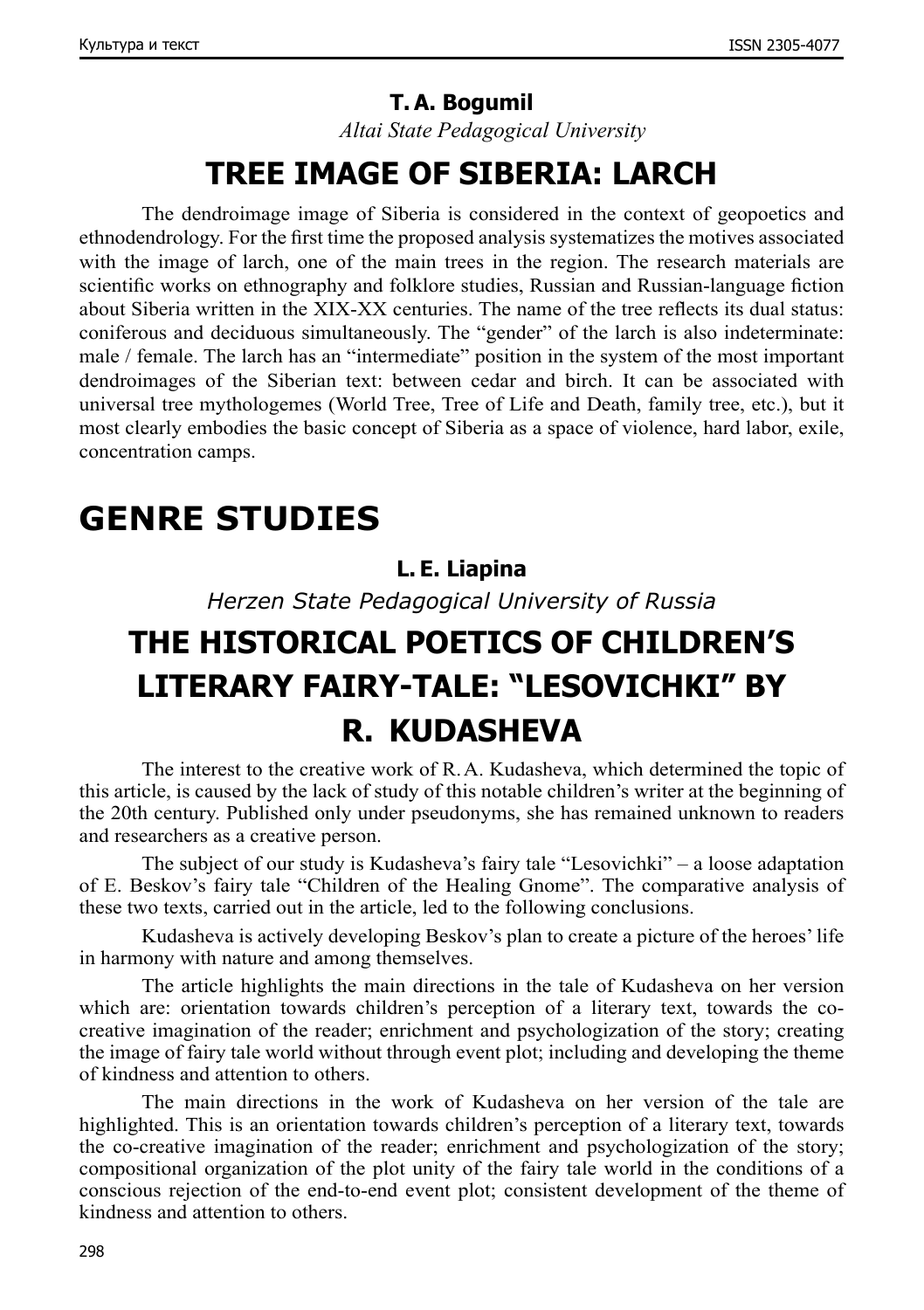The success of following these directions is determined by the peculiarities of the author's poetics. They are: the detailing of the narrative, the complication of its style; creation of the effect of certainty resulting from the use of sensory poetics; combining prose with verse in the design of the plot; changing of narrators; leaning on the knowledge of the semantics of verse forms.

The author's method is systemic; it includes taking into account historical traditions and the ability to use them. This actualizes the question of establishing the place and role of Kudasheva in the history of children's literature. Nowadays this aspect is exacerbated also by the readers' interest in the fairy tale "Lesovichki".

### **THEORY. REFLECTIONS**

### **S. A. Golubkov**

#### *Samara National Research University named after Academician S. P. Korolev*

# **ON THE PARADOXICAL NATURE OF LAUGHTER IN THE LITERATURE OF THE XXTH CENTURY**

The article deals with the paradoxical facets of the ridiculous comprehension of life's absurdity. Writers of the twentieth century, especially satirists and humorists, actively use the structures of paradox and related phenomena of alogism, antithesis, fantasy, absurdization, and oxymoron. Even Aristotle, as the author of "Poetics", felt the main feature of laughter – its paradoxical nature. Paradox and laughter are related by their inherent structural ambiguity, pulsating ambivalence. M. Bakhtin wrote about the ambivalence of laughter. Modern researchers, V. Schmid, in particular, understand the paradox as a sharp change of points of view. Paradox and laughter are often a platform for the conflict of different logics – ordinary logic and "paralogy" (alogism). Consideration of the typology of objects of ridicule helps to reveal the paradoxical nature of laughter. The objects differ in their scale. At the same time, attention is drawn to two types of object: firstly, it is an integral system (an institution, a professional team, power institutions) and, secondly, an individual person (one or another type of hero). Comprehending the integral system of social relations in an institution (newspaper editorial office, theater team, museum complex), the humorist explores the balance of authority and authoritarianism, discovers a hidden set of imaginary values, reveals their simulativeness, discovers the features of pseudo-existence. The situation is different when understanding an individual person as an object of ridicule. The typology of satirical and humorous characters includes many dozens of different types, variants and modifications. The article draws attention to the problem of an adventurous hero. This type of hero was extremely popular in Russian literature of the 1920s. The paradoxical nature of the adventurous hero lies in the fact that, despite the criminally dubious nature of his activities, he sometimes causes the reader not to condemn, but a certain sympathy. The reader's attitude to the hero of the novels by I. Ilf and E. Petrov, Ostap Bender, is the most illustrative example of such a paradox. Reading such artistic texts of the 1920s, you come to a logical conclusion: both the paradox, and laughter, and an adventurous event share a common significant component – their surprise, the unpredictability of the final.

In addition, it is of interest to study the paradoxical in the very verbal fabric of a comic work. In particular, pleonasm is described as a component of the funny technique.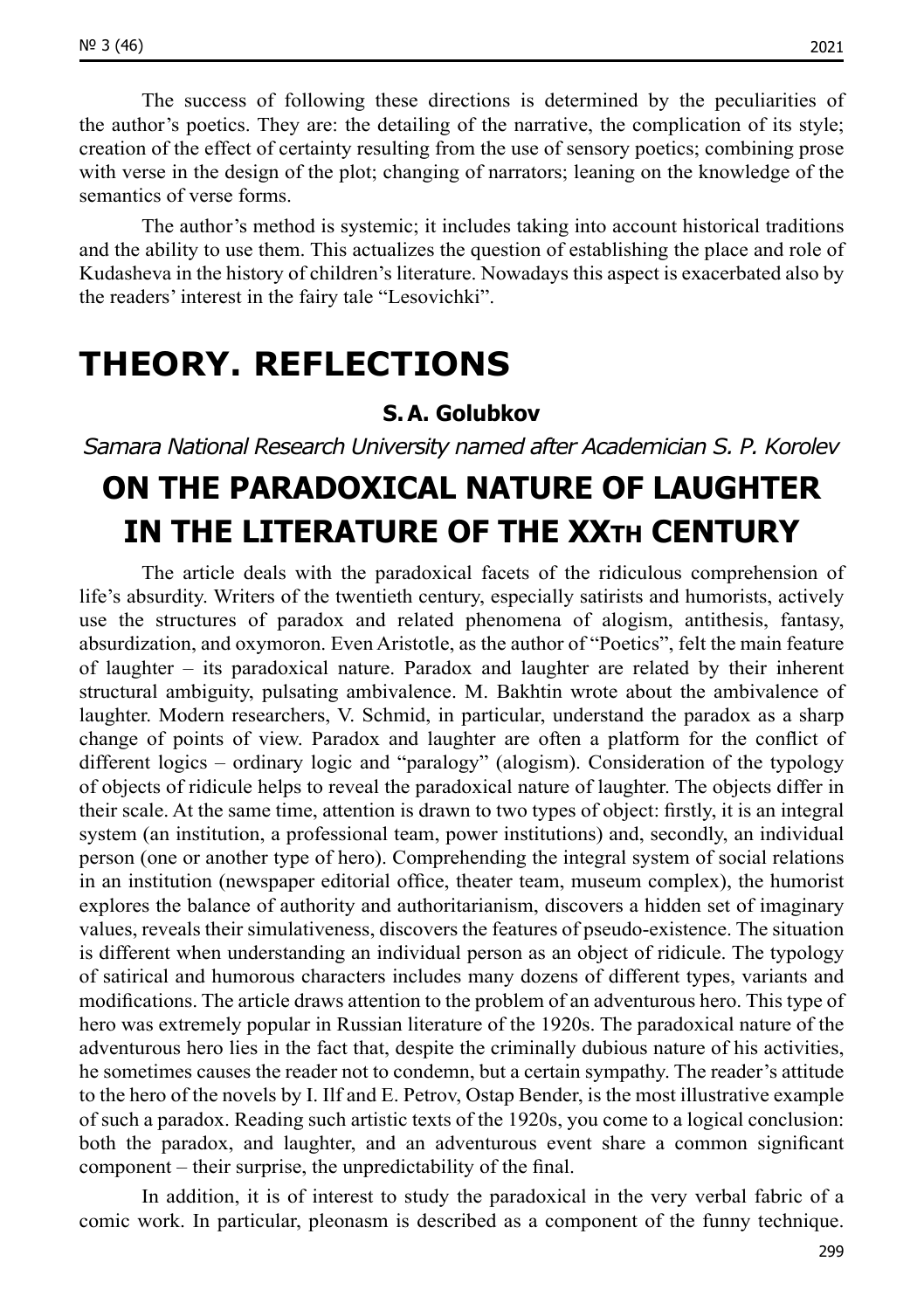It denotes a paradoxical contradiction between the necessary and the redundant in the description. The use of pleonasms as a means designed to create a laughing reaction in the reader is often situational in nature. A speech error sometimes turns out to be an elementary author's provocation, which is adequately read by the recipient and the whole volume of meanings inherent in the text opens up to him.

A similar paradoxical-conflicting nature is associated with the two-dimensional texts associated with the laughing attitude, which are built on the model of the anti-genre: false panegyrics, anti-idylls, dystopias. An external statement turns into a previously hidden denial, which is unexpectedly revealed in the form of a laughing explosion.

### **YOUNG PHILOLOGY**

### **O. A. Zhuravleva**

*Samara National Research University*

# **THE PROBLEM OF GENRE IDENTIFICATION OF THE CLOSET DRAMA OF 18TH‑19TH CENTURIES**

In the paper "The Problem of Genre Identification of the Closet Drama of 18th-19th Centuries" Olga Alekseevna Zhuravleva focuses on the problem of genre identification of non-stage drama in romantic literature at the turn of the 18th–19th centuries. The author argues that the closet drama of 18th‑19th centuries is a theater independent hybrid literary form that combines dramatic and epic features. At the beginning of the article, she singles out two types of reasons for the development of drama for reading: literary, associated with the development of poetics, and extra-literary, due to the historical process. The author discovers the genesis of the development of antitheatrical drama in the ancient tragedies of Seneca and the dialogues of Plato, Cicero, Lucian, which are characterized by "rudimentary performativity". In Elizabethan literature, closet drama written by women developed as a "pupil" form of drama, representing a writing practice for aspiring authors. The closet drama generally appears in such historical periods when it is impossible for the author to stage drama due to social, political, religious, ethical or aesthetic reasons. Another prerequisite for the development of closed drama is in the change in reading practices in the 16th‑18th centuries.

The development of closed drama was also influenced by the reception of Shakespeare's plays by romantics. The spread of closed drama in romanticism is due to the fact that, as a form of opposition to the theater, it provided romantics with the opportunity to express radical political, social and artistic views. The 19th century closet drama is a product of the crisis of the dramatic form, it illustrates the large-scale process of the restructuring of genres in European literature, caused by the search for artistic forms to express new modes of perception of reality discovered by romantics. On the example of the tragedy "Cenci" by P.B. Shelley and V. Hugo's drama "Cromwell" the author illustrates the dependence of romantic closet drama on imagination and its opposition to the formal requirements of the stage. The anti-theatricality of romantic plays is understood as their conceptual position in relation to the limiting external reality.

The influence of the novel form on the dramatic one leads to the fact that the drama turns into a dramatic story, in which heterogeneous elements interact equally. This type of drama is based on syncretism and grotesque, it has a weakened performativity, but all the features of the dramatic kind are inherent in it, such as dialogism, conflict, action developing along a certain trajectory, specific structure, etc. Finally, the author concludes that the closet drama is a literary form that has dramatic features, but is free from stage conventions, potentially scenic, but intended by the author primarily for reading.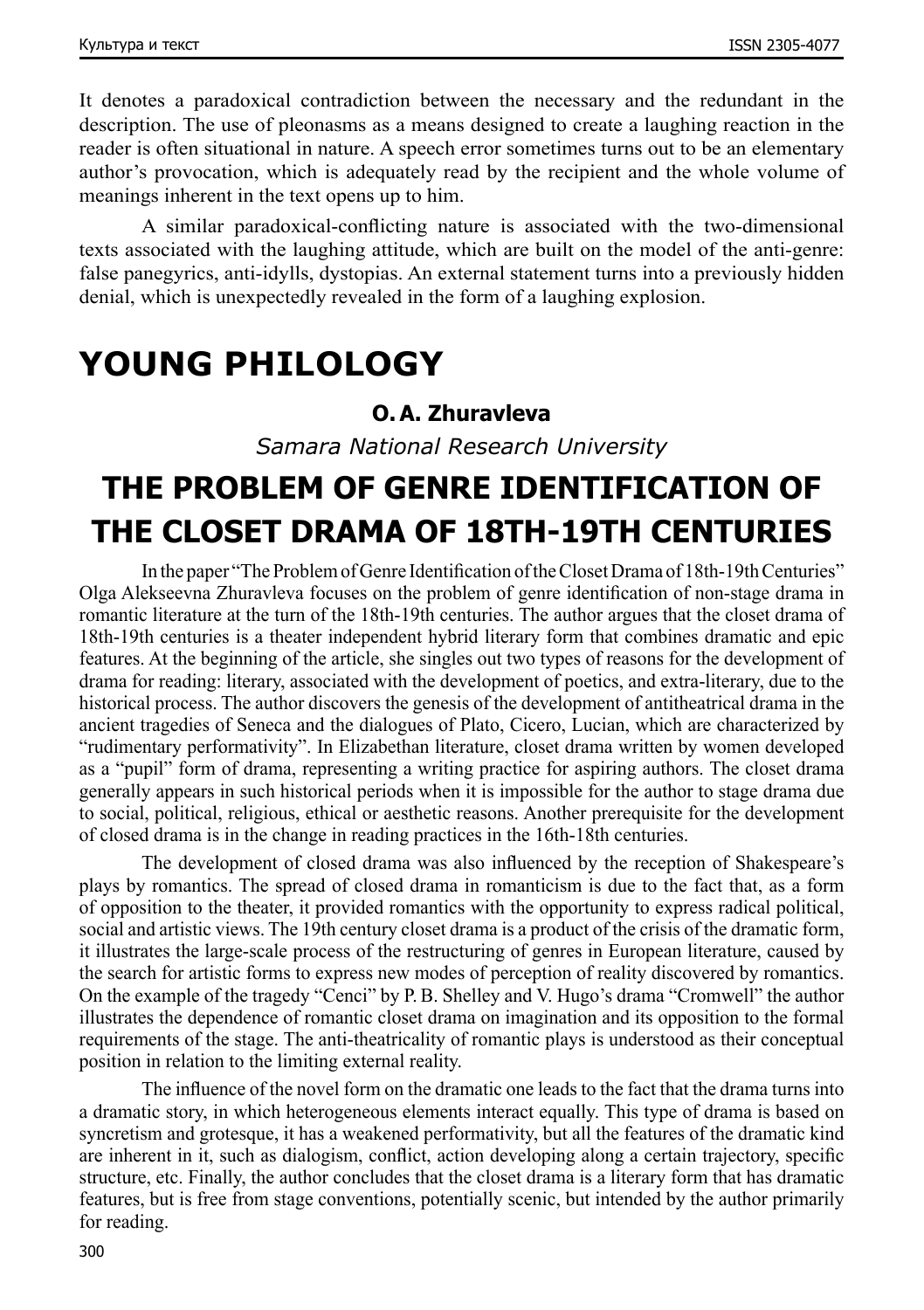#### **R. R. Akhunova**

*Bashkir State Pedagogical University named after M. Akmulla, postgraduate student of the Russian Literature Department*

# **FEATURES OF INTERPRETATION OF BIBLICAL FEMALE IMAGES IN LYRICS BY ANNA AKHMATOVA**

"Akhmatova and the Bible" is a rather traditional topic, nevertheless, a number of modern researchers note some "ambiguity" in its development. In our opinion, Akhmatova's interpretation of biblical images differs in peculiarities due to the combination of historical, Christian and autobiographical contexts of her work. Having survived the civil war and revolution, just like many poets of the Silver Age, she correlated them, firstly, with the events described in the "eternal book of mankind", and secondly, passed them through the prism of her own experiences, which allows us to talk about the gender aspect of her reception of biblical female images.

In an ambiguous interpretation, they are presented in a small series of Bible poems. There is no coincidence that she chose these biblical subject and characters that formed the basis of the cycle. Rachel, Melchola, Lot's wife are pure Akhmatov's characters. The character sketch of Rachel is retrospective: the poetess focuses on describing her behavior, focusing only on those Old Covenant scenes that play a significant role in depicting her psychological state: this is the acquaintance of Jacob and Rachel, the agreement of the young man in love with Lavan, his insidious deception. Rachel is shown in the moments of severe psychological shock; she experiences a love passion that suddenly turned into grief.

In the second poem of the biblical cycle "Lot's wife" written in 1924, Anna Akhmatova interprets in her own way the biblical scene of Lot's family outcome from the sinful city of Sodom. In the text of the Old Covenant, Lot's wife is assigned only a few lines. Akhmatova recreates her psychological appearance in its entirety, explaining her fateful act in her own way. According to Bible commandments, he calls into question the righteousness of Lot's wife. To Akhmatova's opinion, she is a righteous woman, raised in love and respect for God. Together with her husband and children, she leads a decent life. She is ready to leave the sinful garden with them, although she can't forget those places where she was happy. She can't renounce the sweet memories of her former life.

Melchola is the last poem in time and place from the Biblical poems cycle. If in the biblical plot the character acts as David's savior, in Akhmatova's poem the perversion of her image is obvious: Melchola appears as an arrogant infernal beauty, as evidenced by a comparison with the foremother Lilith. Through Melchola's tense monologue, a deep internal conflict is transmitted: the struggle of passionate feeling with female pride that reaches infernality.

In general, the interpretation of Old Covenant female characters in the Akhmatova Biblical Poems cycle is distinguished by a non-canonical character, which is due both to the peculiarities of the personal reception of biblical manners.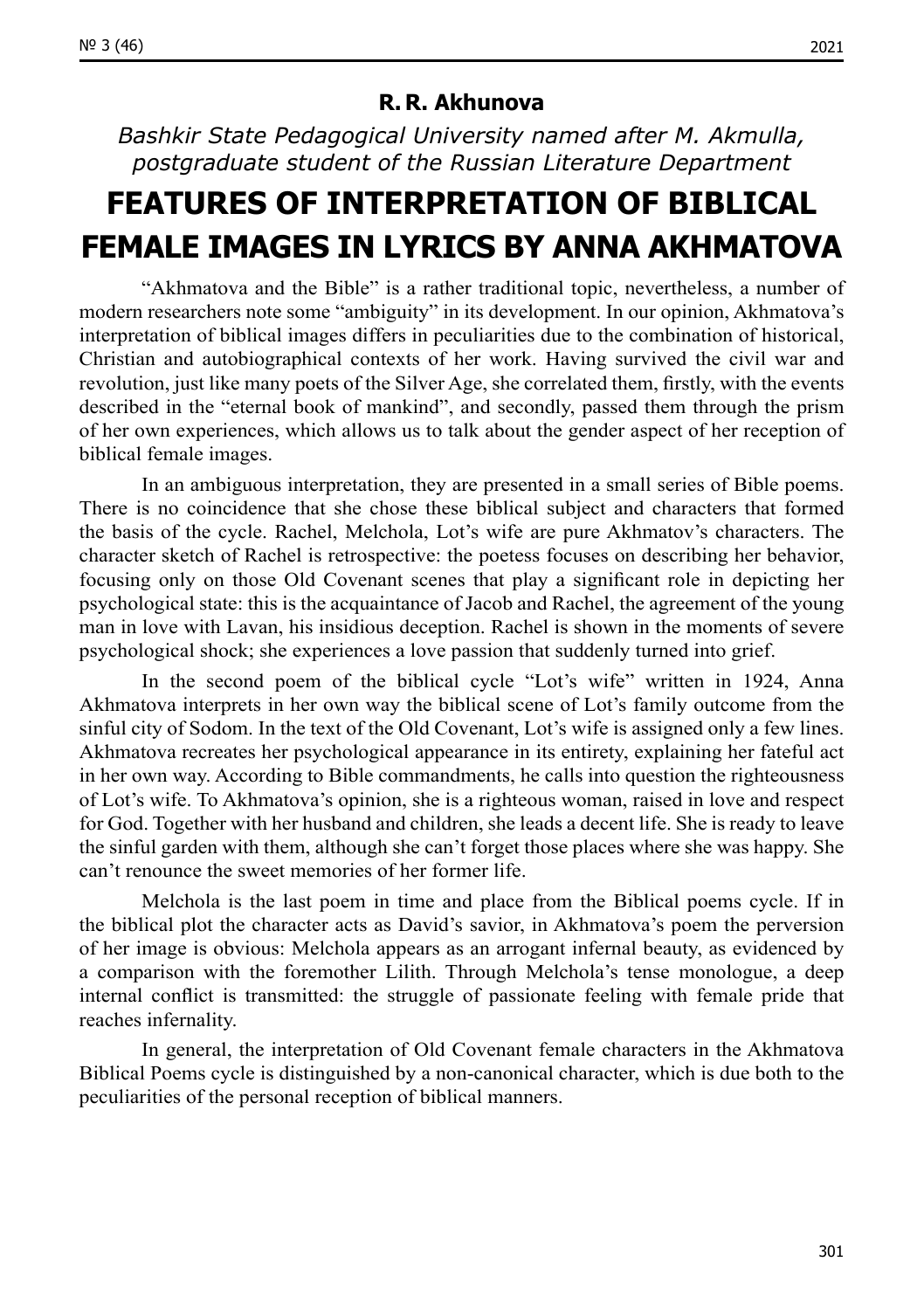### **M. V. Chistyakova**

*Maxim Gorky Institute of Literature and Creative Writing*

# **INTERTEXTUALITY AS A TECHNIQUE IN THE EARLY DRAMA OF IVAN VYRYPAEV: TYPES OF CITATIONS**

The idea of intertextuality is directly related to the postmodern feeling of lack of novelty: the desire to see the present is burdened with the past. A person of the postmodern era wants something new, but in the end he gets something that already exists, formulated, said before him.

The postmodern self-reflexive game with styles, citations and vocabulary allows us to turn to a recognizable cultural code and at the same time paradoxically remove the secondary nature, to declare that a postmodern text is not a replica, but a construction of ready-made fragments of those fragmented cultural codes.

Having the experience of postmodern culture, the modern author is looking for a way out of the postmodern impasse, rejecting total nihilism, but retaining the right to use postmodern tools.

The persistent appeal to biblical subjects is a postmodern appeal to the cultural code, and on the other hand, a renaissance of interest in the "eternal". The latter is characteristic of the new aesthetics, into which, as we believe, postmodernism is evolving. What we are trying to comprehend as postmodern escapes from the system and makes us think about the development of a new classification, initiates the comprehension of a new cultural dominant.

Within the framework of the language game, Vyrypaev appeals to the cultural background of the recipient through the use of allusions to religious symbolism. It is impossible to ignore the religious context, although it is no longer viable in the classical, canonical form – this is the idea that Vyrypaev comprehends in his early dramas. The character is involved in the structural relationship between the text of the play and the allusion to the biblical discourse.

Using the example of Ivan Vyrypaev's dramaturgy, the movement of the aesthetics of the epoch is traced, which is realized in the aesthetics of specific works of art. The postmodern idea of the absence of novelty does not work for Vyrypaev: a fundamentally new form and a new reading are born on the material of the old. Vyrypaev's dramaturgy does not recognize itself as secondary – and in this we see the beginning of the exit from the aesthetics of postmodernism, the complication of the formally postmodern text at the ideological and content level.

The use of different layers of intertextuality is a distinctive feature of Ivan Vyrypaev's early dramaturgy. Here there is a complication of aesthetics, and intertextuality, outwardly presented as a postmodern technique, is characterized by a serious attitude to the quoted text and the absence of a connotation of cynicism and ridicule towards the source – which is not typical for the aesthetics of postmodernism. Such a change of perspective and the author's intention to raise the question of returning to universal fundamental themes and values through the optics of postmodern intertextuality indicates a fundamental shift in aesthetic attitudes of perception in culture and art of the early 21st century, fatigue from the era of total cynical nihilism and an intuitive search for new artistic solutions taking into account the already existing cultural experience of postmodernism solutions.